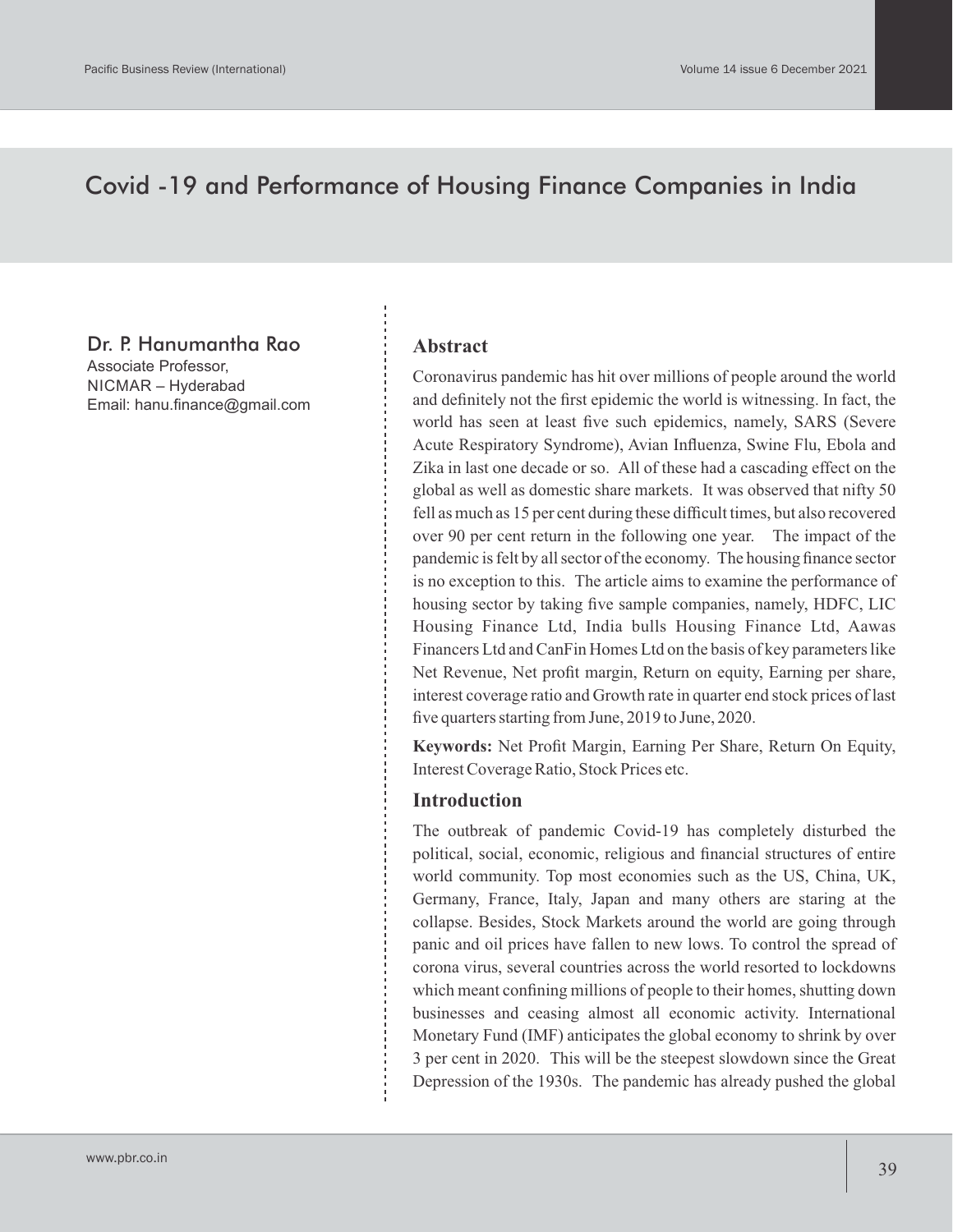economy into a recession, which means the economy starts shrinking and growth stops.IMF estimates the world economy to grow at -3 per cent in 2020. This is "far worse" than the 2009 global financial crises. Top most economies such as the US, Japan, the UK, Germany, France, Italy and Spain are expected to contract this year by 5.9, 5.2, 6.5, 7, 7.2, 9.1 and 8 per cent respectively as per the estimates of IMF. Developed economies have been hit harder, and together they are expected to register a growth are of -6 per cent in 2020 whereas emerging markets and developing economies are expected to contract by -1 per cent. If China can be excluded from this pool of countries, the growth rate for 2020 is expected to come down to -2.2 per cent.

Real estate sector comprising of four sub sectors, namely, housing, retail, hospitality, and commercial is one of the most globally recognized sectors in the world. It is expected that the real estate market will grow to Rs 65,000 crore (US\$ 9.30 billion) in 2040 from Rs 12,000 crore (US\$ 1.72 billion) in 2019 and contribute 13 per cent to the country's GDP by 2025. Housing sales stood at 2.61 lakh units in 2019 across seven major cities. With the rise in demand for office as well as residential spaces, Indian real estate sector has been witnessing high growth in the recent times. Real estate attracted around Rs 43,780 crore (US\$ 6.26 billion) in investment in 2019. According to the estimates of Department for Promotion of Industry and Internal Trade Policy (DPIIT), construction is the fourth largest industry in terms of FDI inflow. FDI in the sector (includes construction development and construction activities) was estimated at US\$ 42.50 billion from April 2000 to March 2020.

The reforms introduced in the real estate sector in the form of RERA, GST, REIT (Real Estate Investment Trust), Benami Transaction Amendment Act and Pradhan Mantri Awas Yojana have has been very significant in improving the sector and made the sector much more transparent with financial discipline and increased efficiency. Affordable housing has been the main focus for both buyers and sellers in 2019, but due to the implementation of new policies, several developers are diversifying and exploring new arenas. These is expected to provide solutions to

specialized segments like senior living communities, coliving and co-working spaces, student housing options, healthcare facilities and other segments like townships and plotted developments.

Sales of houses are estimated to have fallen by 67 per cent at 21,294 units across nine major cities during April-June due to outbreak of the coronavirus pandemic and natiowide lockdown. If we analyze the city wise date, except Noida, all other eight cities witnessed a decline in sales. In Gurugram there was a fall of 79 per cent to 361 units for the period April-june as compared to 1,707 units in same period last year. Housing sales in Chennai and Hyderabad fell 74 per cent at 996 units and 1,522 units, respectively. Bengaluru saw a dip of 73 per cent to 2,818 units from 10,583 units, while Kolkata witnessed a 75 per cent decline to 1,046 units from 4,152 units. In Maharashtra, the sales of residential properties in Mumbai witnessed a decline of 63 per cent to 2,206 units. The demand went down by 56 per cent and 70 per cent in Thane and Pune at 5,999 units and 5,169 units, respectively. However, Noida in the national capital region market did not follow the trend and registered a 5 per cent growth in sales volume to 1,177 units during April-June this year from 1,123 units in the corresponding period of the previous year. New launches also have fallen by 78 per cent to 11,967 units, while unsold inventories went down 5 per cent to 6,07,665 units during the period april-june, 2020. Large developers with low debt leverage will be able to ride out the storm and can be expected do reasonably well going forward within the context of the new normal. It is possible that there may be some changes like resizing of units, discounts, amenities and special payment schemes to be offered by developers to create demand, especially during the upcoming festive season. (Source: PropEquity survey)

On the other hand, when it comes to financing of homes, we have seen that traditionally in India, most people used to depend on their provident fund and gratuity amounts received after retirement for buying a home. However, with the emergence of housing finance as a major business in the country, an increasingly large number of people are going in for home loans. India has changed socially also over the years, and there is no stigma attached today for taking loans.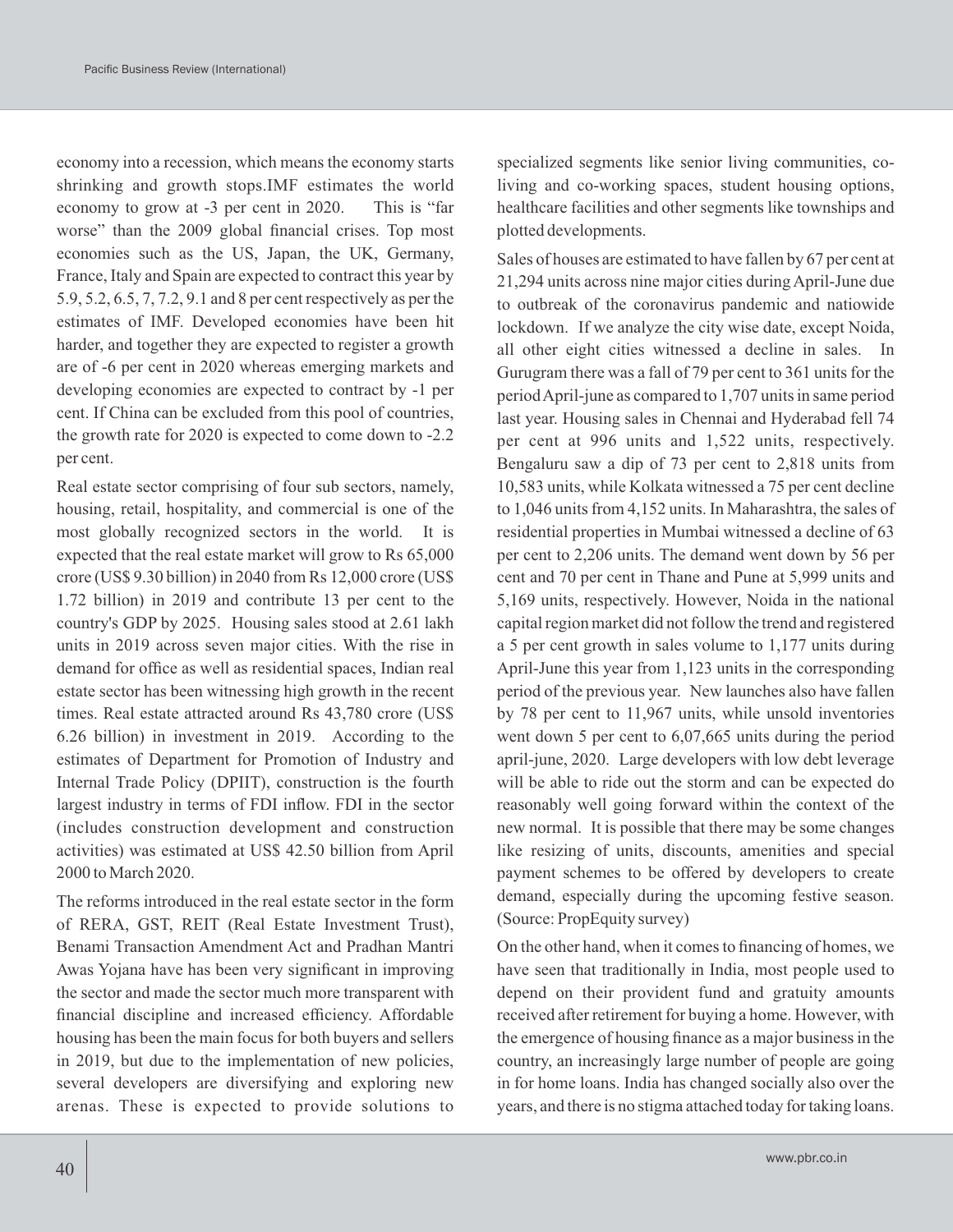In the first 25 years of post-independence, India has concentrated on agricultural development only after the industrial revolution and the continuous. Shifting of rural population to the urban areas, the need for development of housing sector has been emphasized. It is always a dream to own a house however a majority of the population does not have the required financial assistance to own a house. Eyeing this as an opportunity, many firms have opted for extending housing loans not only to boost their bottom lines but also to reduce the prevailing demand and supply gap. The genuine demand arising out of the individual need for housing, together with the present boom in the housing sector it is all set to provide a platform for the housing finance companies to carve out a piece of fortune. What remained as a very low-profile sector in India is suddenly witnessing activity that is promising a bright future. Out of India's new housing units, 20 percent are financed through the housing financing institutions. With the gap between the required number of houses and the actual, government identified housing sector as a core and it is only with the timely in intervention of the government that housing finance has become a major industry in India. With the establishment of National Housing Bank, the government has provided the much-needed boost to this sector. At present out of 380 odd HFIs in India, 42 housing finance companies are registered with the National Housing Bank out of them 20 are valid for acceptance of public deposits and remains are not. This number is going to increase in the near future with the industrial growth.

The year 2016-17 has turned out to be a year of transition, especially for real estate — a sector that has been directly or indirectly affected or altered by most policy reforms which includes policy of demonetization, RERA Act, implementation of good and service tax introduced by the Centre government. Some of these policy changes may seem to have negative impact in the short run, but they will move the entire system towards more matured, organized and transparent in long run. Housing sector activities seem all geared up to expand quickly in near future.

Availability of easy housing finance acts as stimulation to the growing housing sector activities in India. Housing finance is a relatively new concept in India as compared to other financial services that are widely available since a long time. However, quick development in housing and various housing activities have led to the impressive growth of Indian housing finance market. As a result, a large number of players have entered into the market. Here,

It was first in the year 1970 when Housing and Urban Development Corporation (HUDCO) was established to finance various housing and urban infrastructure activities. However, the Housing Development Finance Corporation (HDFC) was the India's first private sector housing finance company which came into existence in the year 1977. Since then, the housing finance in India has been very impressive. It is estimated to grow at a growth rate of 36% in the coming years.

Of late, commercial banks have also started expanding housing-related disbursements. As a result, the market share also started growing up. In 2000, the Indian housing finance companies accounted for 70 per cent of the disbursements, while their collective share declined to 36 per cent within 5 years. In 2005, banks had accounted for 64 per cent of the disbursements. In the context of this, the present study aims to see how these housing finance companies are performing during the times of covid – 19 and what their future growth prospects in India are.

# **Brief profile of sample companies:**

Housing Development Finance Corporation: HDFC is a leading provider of Housing Finance in India since 1977. It has so far financed 5.8 million cumulative units and sanctioned Gross loans amounting to Rs.3.4 trillion and has over 1.8 million Deposits Accounts.

LIC Housing Finance: It. is one of the largest Housing Finance Company in India. Incorporated on 19th June, 1989 under the Companies Act, 1956, the Company was initially promoted by LIC of India and went public in the year 1994. It possesses one of the industry's most extensive marketing networks in India:

Indiabulls Housing Finance: It is engaged in the business to provide finance and to undertake all lending and finance to person or persons, co-operative society, association of persons, body of individuals, companies, institutions,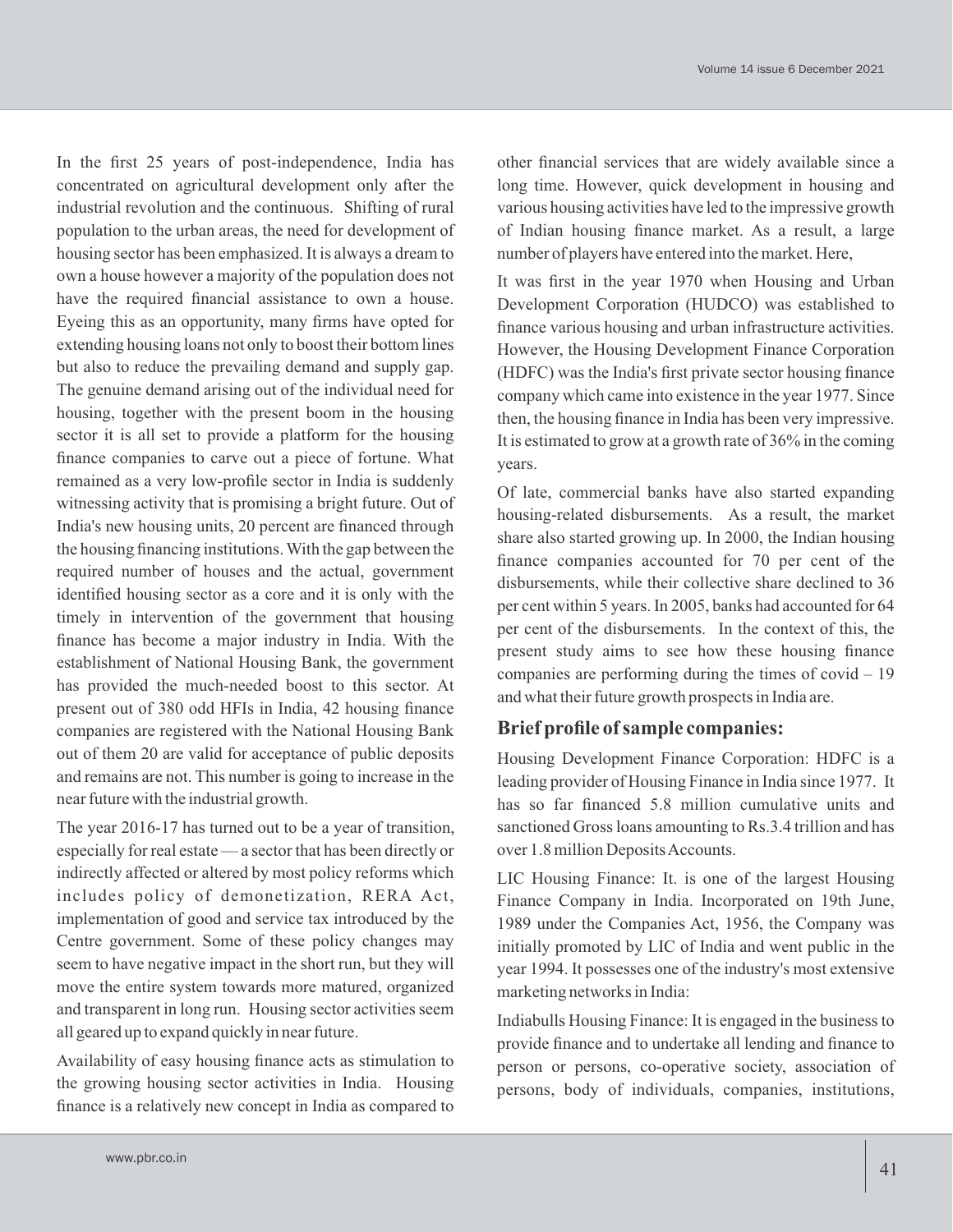firms, builders, developers, contractors, tenants and others either at interest or without and/or with or without any security for construction, erection, building, repair, remodeling, development, improvement, purchase of houses, apartments, flats, bungalows, rooms, huts and townships, among others.

Aavas Financiers Ltd: Aavas is primarily engaged in the business of providing housing loan to customers who belongs to low and middle income segment in semi-urban and rural areas. The customers profile includes those peoples who are either self-employed, running small businesses like providing transportation facilities in auto rickshaw or other vehicles, running grocery shops, tiffin centres, beauty parlours and other businesses or people carrying out business of agri or animal husbandry products in rural areas or salaried class people who are carrying out small jobs in private or public sector.

CanFin Homes: CanFin Homes Ltd is currently one of the top five players in the housing finance sector in India. The Company has completed 32 successful years of operation in the field of home finance since inception in 1987. The main focus of the company is on low and middle income group individuals and first time home buyers. Almost 89% of the loan books is filled by housing loan only.

The company, as on date, has 163 Branches, 21 Affordable Housing Loan Centres (AHLCs) & 14 Satellite Offices spread across various locations of the country in 21 States & Union Territories, total 198. All these branches and satellite offices are linked to the Registered Office at Bangalore through a core banking platform. Being a south based company, 70% of its branches are located in southern India.

# **Literature Review**

There are not many studies on the housing finance sector as the formal housing finance system has emerged very late in India. It was only in 1988 when National Housing Bank (NHB) was formulated for housing sector as a regulatory body. Majority of the previous studies conducted in the housing finance sector relates to operational efficiency analysis.

Reinhart and Rogoff, (2008) argued that housing cycles can

influence economic activity through wealth effects on consumption and private residential investment mainly due to changes in profitability and the impact on employment and demand in property related sectors. They further suggested that if house prices are not aligned with the fundamentals, they can threaten the economic and financial stability of the country mainly because of the macrofinancial linkages, as empirical evidence demonstrates. One of the most important factors which cause the financial crisis was the collapses in real estate prices.

Ashwani, Parvinder and Pushpinder (2009) made a study of the effect of various selected independent variables (i.e Interest income, interest expenses, Non interest income, operating and administrative expenses and employee costs) on profitability of selected HFCs. Bi-variate Correlation analysis was used to study the correlation between various variables. They concluded that the overall profitability of the housing finance companies has gone down as observed in falling trend of return on capital employed. Manoj (2010) analyzed the operational efficiency for a sample of 10 major HFCs in India based on their relative operational efficiency calculated with cost to income ratio and ROE (Return on Equity). Statistical analysis like, Trend Analysis, Correlation Analysis, and Regression Analysis etc were used to test the significant variance. It was observed that there exists quite significant difference in the operational efficiency of major HFCs in India, primarily because of the difference in the cost structure of the respective HFCs. Manoj (2010) analyzed the financial soundness of housing finance companies in India and determinants of profitability using a "CAMEL" approach along with ROE Decomposition Analysis for a sample of top 10 HFCs. Popular tools of financial analysis like, ROE Decomposition Analysis were used for analyzing the profitability of the HFCs, whereas "CAMEL" method was used to assess the financial soundness as well as to categorize these HFCs into a few distinct groups. It was observed that while there is significant difference in the relative financial soundness of HFCs in India, all HFCs are constantly facing the pressures of rising costs. Close monitoring of costs for improving their returns to income ratio is important for enhancing ROE. Allen and Carletti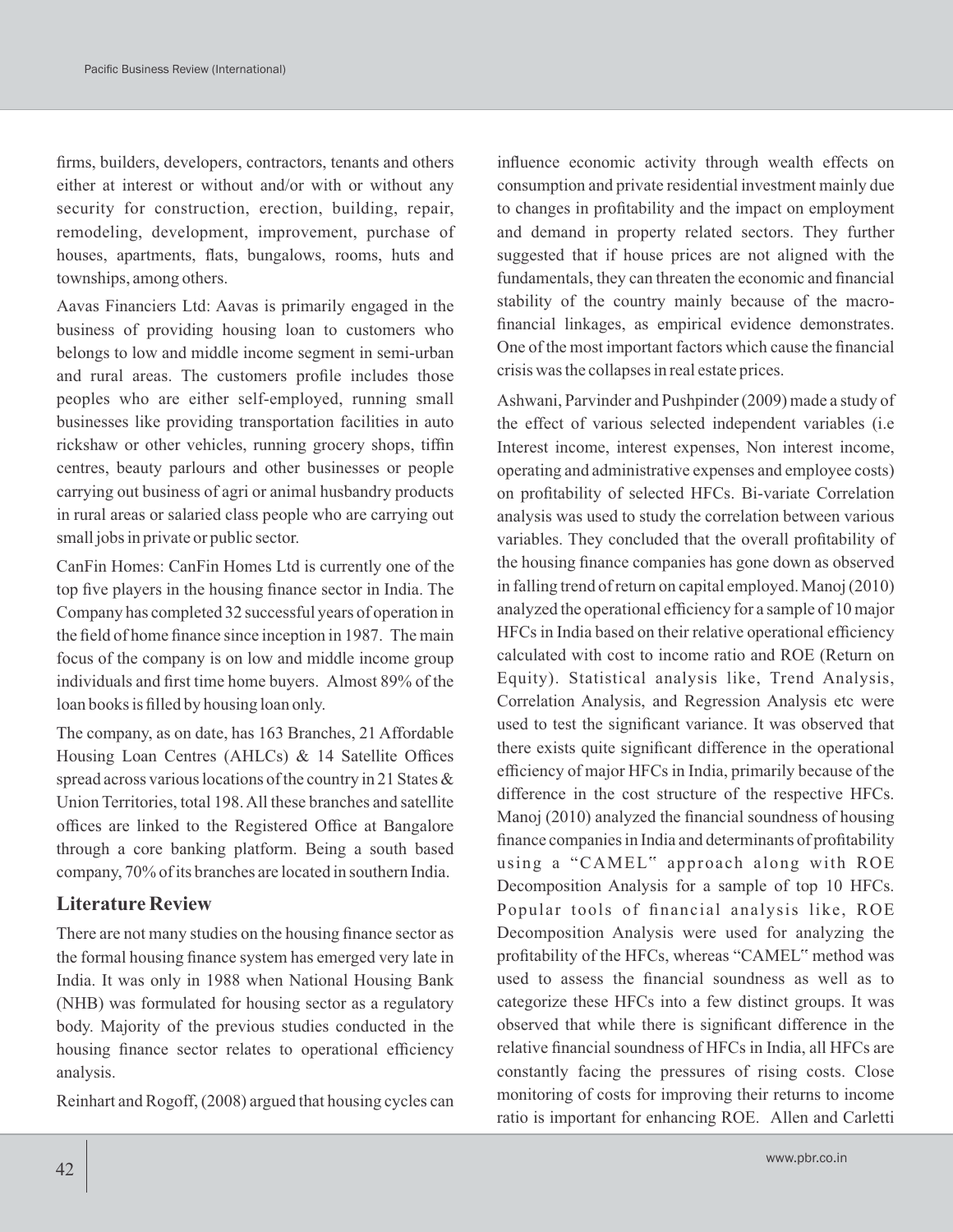(2010) argued that the main cause of the recent wide-spread financial crisis was not that there was a bubble in real estate in the U.S. but also because there were a number of such bubbles in many other countries like Spain and Ireland.

Guruswamy (2012) made a comparative analysis of selected HFCs in India by taking a sample of four housing finance companies, namely, Housing Development Finance Corporation Ltd., LIC Housing Finance Ltd., Can Fin Homes Ltd., and Vysya Bank Housing Finance Ltd using a secondary data for a period of 10 years from 1991- 92 to 2000-2001. It was observed in that study LIC Housing Finance Ltd., and Housing Development Finance Corporation Ltd stood as excellent housing finance companies having the real competition in the housing finance field.

Peppercorn (2013) presented the following critical factors for development of housing finance markets:

- Value for money, i.e. maximize the impact of public resources, leveraging government initiatives with the involvement of the private sector, with the goal of achieving a higher multiplier;
- Coordination, i.e. ensure the coordination between administrations and public/private sectors, to maximize the efficiency and effectiveness of the programs;
- Public sector role, i.e. from provider to enabler of housing; and
- Inclusive housing finance, i.e. include non-salaried borrowers. According to Peppercorn, poorer households tend to borrow from informal sources, at higher rates.

#### **Objectives**

- The objectives of the paper is to
- To assess the financial performance of housing financing companies in India during the pre and post covid-19 period
- To make a comparative analysis of the performance
- To assess the stock market performance of the housing sector during the same period

#### **Research Methodology**

The sample companies, which represent the top 5 housing finance companies in India on the basis of market capitalization, are Housing Development Finance Corporation, LIC Housing Finance, Indiabulls Housing Finance, Can Fin Housing Ltd and Aavas Financers. The ratios which are considered for the purpose of the analysis are Net Revenue, net profit margin, return on equity, Earning per share, interest coverage ratio and growth rate in quarter end stock prices. The source of the data is the annual reports of the company. The study covers a period of last five quarters starting from financial June, 2019 to June, 2020 The statistical tools used for the study are mean, standard deviation, and one way ANOVA. The study is based on the following hypothesis:

H01: There is no significant difference in quarterly net revenues between the Sample Units and within the sample units during the study period.

H02: There is no significant difference in return on equity between the Sample Units and within the sample units during the study period.

H03: There is no significant difference in earning per share between the Sample Units and within the sample units during the study period.

H04: There is no significant difference in interest coverage ratio between the Sample Units and within the sample units during the study period.

H05: There is no significant difference in quarterly end stock market pricesbetween the Sample Units and within the sample units during the study period.

# **Data analysis and interpretation**

The necessary data for the analysis is compiled from the annual reports of the respective companies.

**Net Revenue:** Profit is the difference between net revenue and total cost. Higher the net revenue, higher will be profit. The following table gives an idea about the quarterly revenue of the sample companies: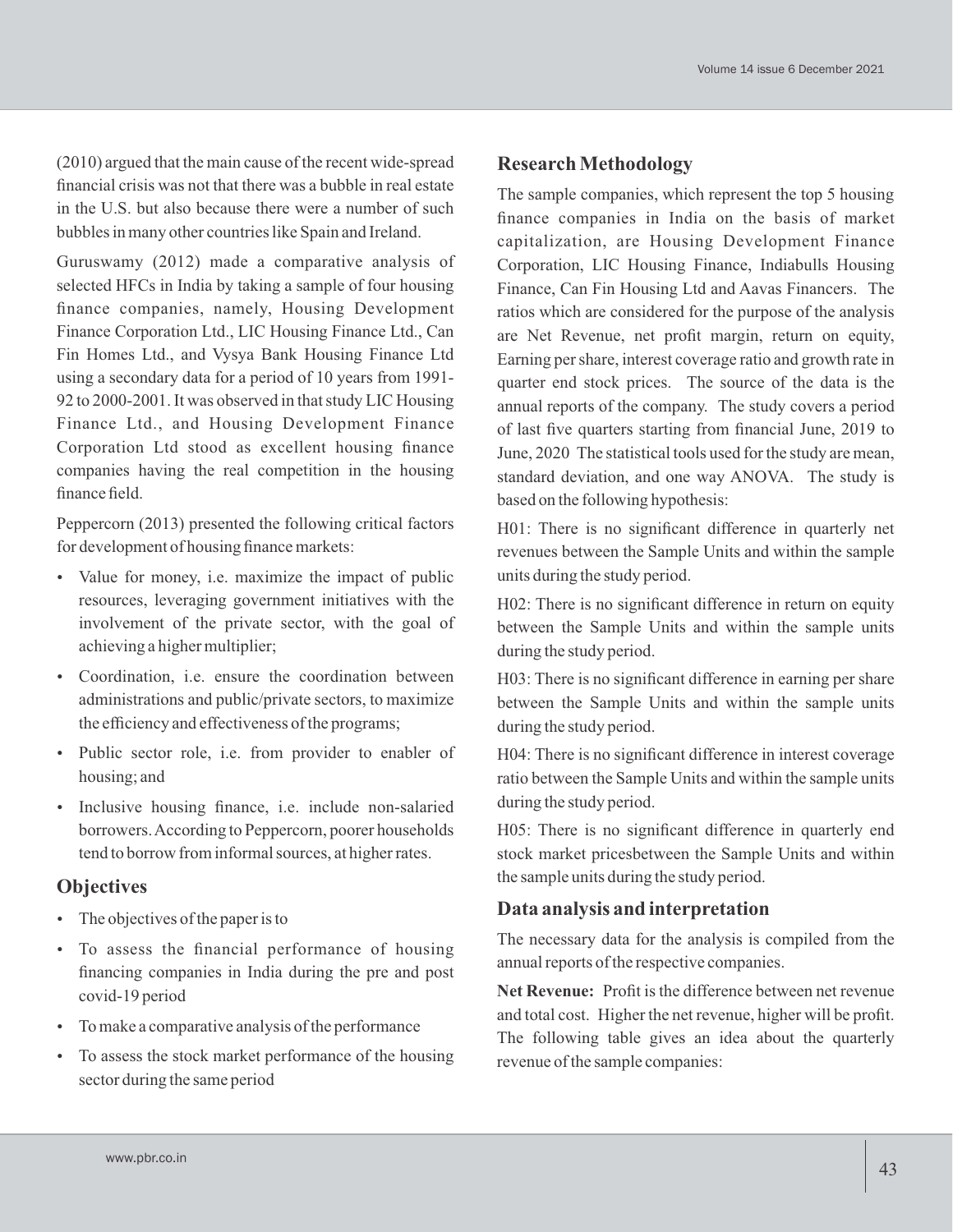|                                                           | <b>JUN '20</b> | <b>MAR</b> '20 | <b>DEC '19</b> | <b>SEP'19</b> | <b>JUN '19</b> | Average  | S.D     | C.V   |
|-----------------------------------------------------------|----------------|----------------|----------------|---------------|----------------|----------|---------|-------|
| <b>HDFC</b>                                               | 13,017.68      | 11,975.72      | 20,285.47      | 13,487.44     | 12,990.29      | 14351.32 | 3362.84 | 23.43 |
| LIC HOUSING<br><b>FINANCE</b>                             | 5,003.71       | 4,920.17       | 4,996.46       | 4,972.86      | 4,807.20       | 4940.08  | 81.17   | 1.64  |
| <b>AAVAS</b><br><b>FINANCERS</b><br><b>LTD</b>            | 233.51         | 234.42         | 239.37         | 231.24        | 197.52         | 227.212  | 16.86   | 7.42  |
| <b>INDIABULLS</b><br><b>HOUSING</b><br><b>FINANCE LTD</b> | 2,574.59       | 2,950.04       | 3,369.16       | 3,419.54      | 3,884.99       | 3239.664 | 497.94  | 15.37 |
| <b>CANFIN</b><br><b>HOMES LTD</b>                         | 522.4          | 528.82         | 516.55         | 500.49        | 484.01         | 510.454  | 18.14   | 3.55  |

**Housing Finance Companies - Net Revenue**

From the above table, it can be seen that except HDFC and Indiabulls Housing Finance Ltd., all other had higher revenue in June quarter compared to the average. Highest degree of deviation can be seen in case of HDFC followed by Indiabulls Housing Finance Ltd. So, it can be seen that three companies out of five sample companies had higher revenue during the June end quarter. Now in order to check whether these difference in the average revenue of sample companies, are significant or not, following One-way ANOVAcan be referred to:

| Source of Variation | SS           | df    | MS           |       | P-value | F crit |
|---------------------|--------------|-------|--------------|-------|---------|--------|
| Between Groups      | 556018603.49 | 4.00  | 139004650.87 | 47.96 | 0.00    | 3.06   |
| Within Groups       | 43474045.02  | 5.00  | 2898269.67   |       |         |        |
| Total               | 599492648.52 | 19.00 |              |       |         |        |

**One-Way ANOVA - Net Revenue**

As the null hypothesis stated that there is no significant difference in the quarterly revenues between the Sample Units and within the sample units during the study period and the calculated value (47.96) is greater than the tabulated value of 3.06, null hypothesis is rejected. It can be claimed that quarterly net revenues of the sample companies differed significantly. HDFC had highest average with highest deviation and Aavas financers' ltd had lowest average net revenue during the period of study. There is a

significant difference among the average quarterly revenue of sample firms during the period of study.

**Net Profit Margin (NPM):** Net profit margin is the percentage of revenue left after deducting all expenses from sales. The measurement shows the amount of profit which a business entity can extract from its total sales. The following table gives an idea of NPM of housing finance companies in India over last five quarters: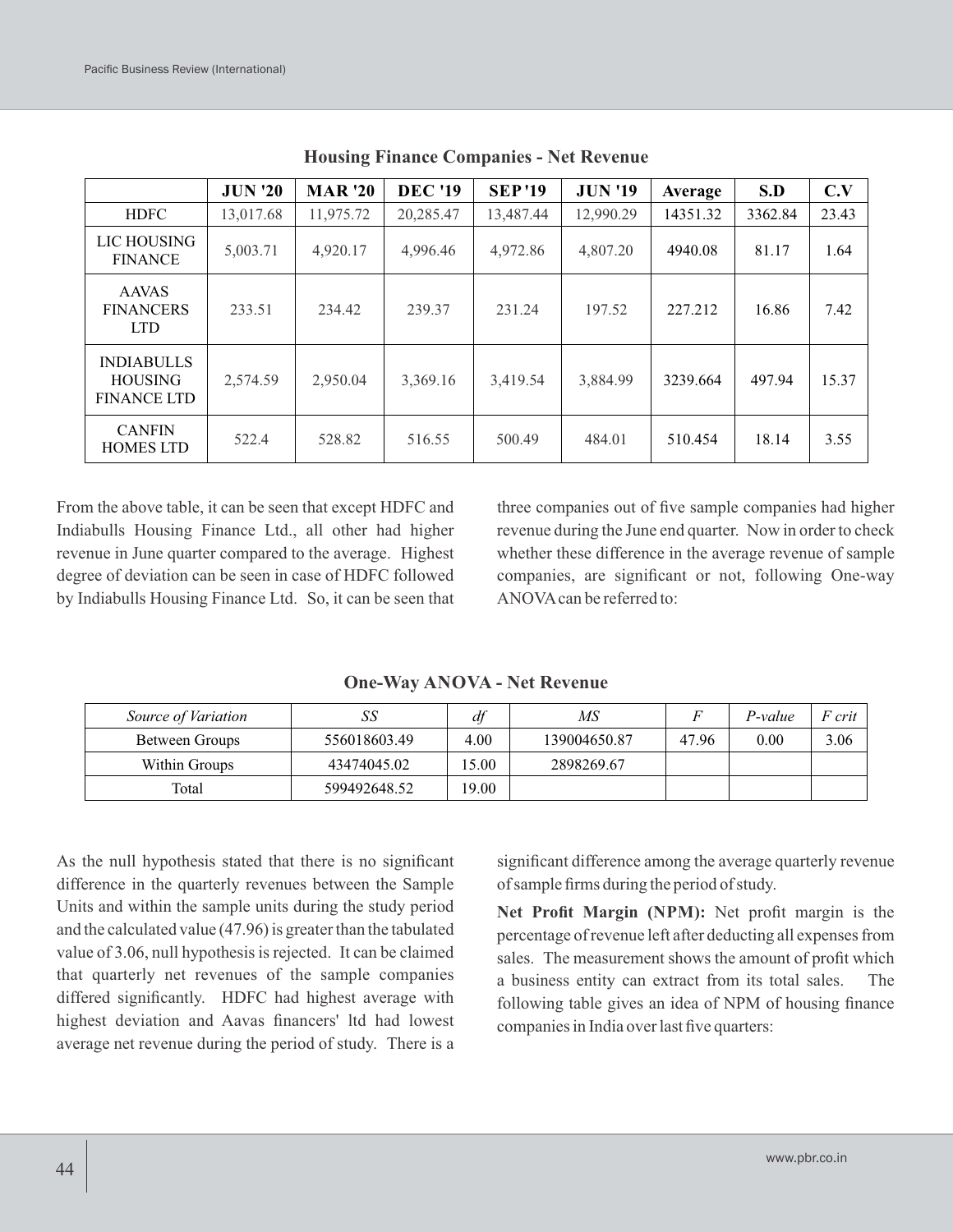|                                                           | <b>JUN '20</b> | <b>MAR</b> '20 | <b>DEC '19</b> | <b>SEP</b> '19 | <b>JUN '19</b> | Average | S.D  | C.V   |
|-----------------------------------------------------------|----------------|----------------|----------------|----------------|----------------|---------|------|-------|
| <b>HDFC</b>                                               | 23.44          | 18.64          | 41.27          | 29.37          | 24.66          | 27.48   | 8.61 | 31.32 |
| LIC HOUSING<br><b>FINANCE</b>                             | 16.34          | 8.57           | 11.96          | 15.53          | 12.70          | 13.02   | 3.10 | 23.79 |
| <b>AAVAS</b><br><b>FINANCERS</b><br><b>LTD</b>            | 21.40          | 25.48          | 28.37          | 32.88          | 22.96          | 26.22   | 4.57 | 17.42 |
| <b>INDIABULLS</b><br><b>HOUSING</b><br><b>FINANCE LTD</b> | 10.60          | 4.30           | 16.23          | 20.53          | 20.34          | 14.40   | 6.94 | 48.20 |
| <b>CANFIN HOMES</b><br><b>LTD</b>                         | 17.83          | 17.19          | 20.64          | 19.50          | 16.73          | 18.38   | 1.64 | 8.94  |

**Housing Finance Companies - NET PROFIT RATIO**

The highest Net profit ratio can be seen in case of HDFC, followed by Aavas Financers Ltd. However, the highest variation in relation to average was noticed in case of Indiabulls Housing Finance Ltd. HDFC had highest variability in NPM and least variability was found in case of CanFin Homes. Now whether these difference in mean NPM, are significant or not, can be checked with the help of following One-way ANOVA:

| Source of Variation | SS      | df    | MS     | $\boldsymbol{F}$ | P-value | F crit |
|---------------------|---------|-------|--------|------------------|---------|--------|
| Between Groups      | 844.86  | 4.00  | 211.21 | 5.87             | 0.00    | 3.06   |
| Within Groups       | 539.87  | 15.00 | 35.99  |                  |         |        |
|                     |         |       |        |                  |         |        |
| Total               | 1384.73 | 19.00 |        |                  |         |        |

**One-Way ANOVA - Net Profit Margin**

As the calculated value (5.87) is greater than critical value (3.06), null hypothesis (H01) is rejected and it can be concluded that there is a significant difference in the net profit margin of sample units. Hence, it is seen that HDFC and AAVAS Financers Ltd has performed much better than other sample companies during the period of study. As far as CanFin Homes Ltd is concerned, it must improve its NPM as it lag behind all other sample companies.

**Return on Equity:** This ratio measures how much a company earns in relation to the amount invested by the owners of the business. It is calculated as earning after tax divided by owner's equity. Higher return on net worth is desirable by equity shareholders.The following table gives an idea about the return on net worth of the sample companies: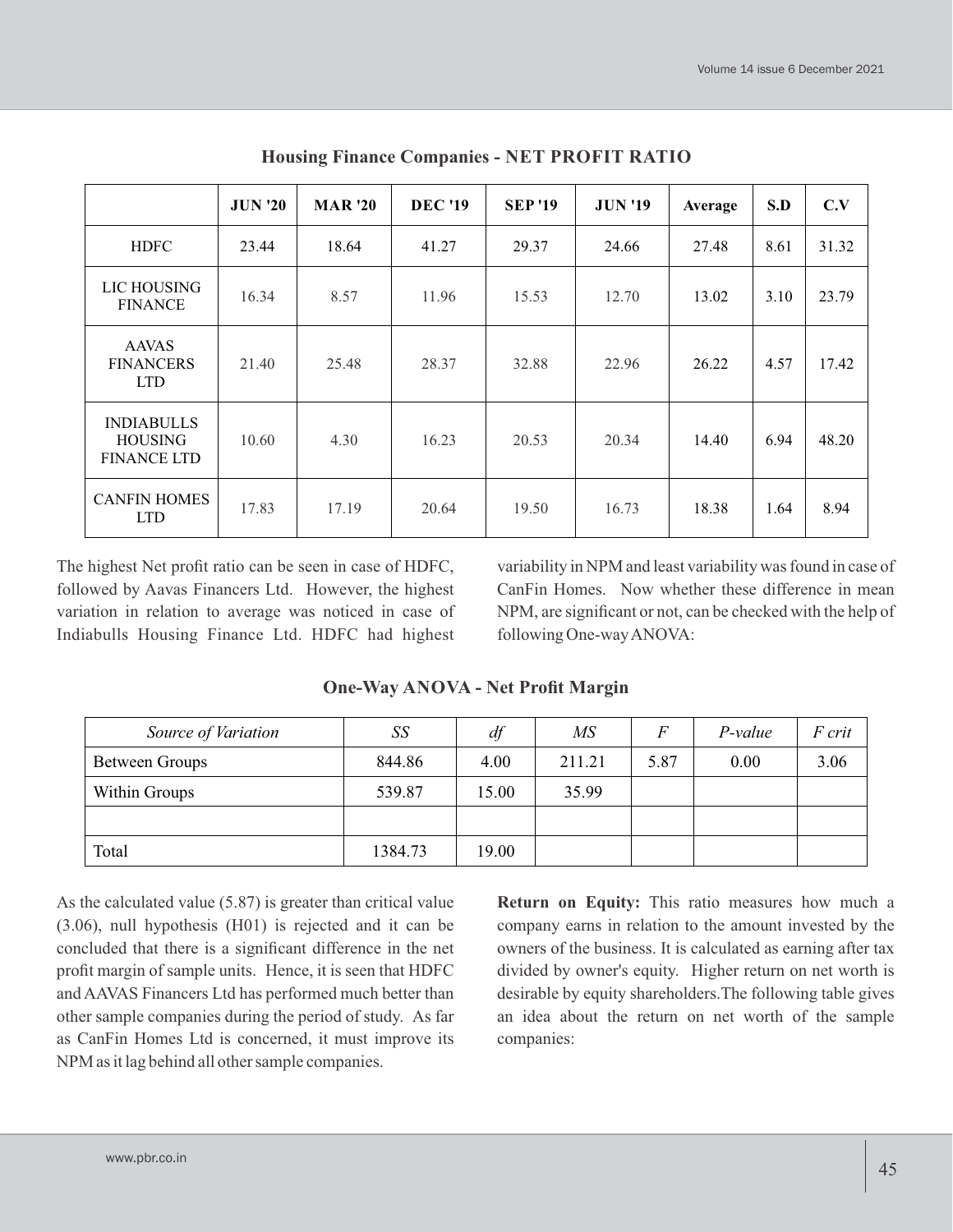|                                                                     | <b>JUN '20</b> | <b>MAR</b> '20 | <b>DEC</b> '19 | <b>SEP'19</b> | <b>JUN '19</b> | Average | S.D  | C.V   |
|---------------------------------------------------------------------|----------------|----------------|----------------|---------------|----------------|---------|------|-------|
| <b>HDFC</b>                                                         | 3.54           | 2.59           | 10.82          | 5.12          | 4.14           | 5.24    | 3.25 | 62.01 |
| LIC.<br><b>HOUSING</b><br><b>FINANCE</b>                            | 4.49           | 2.32           | 3.68           | 4.75          | 3.76           | 3.80    | 0.95 | 24.98 |
| <b>AAVAS</b><br><b>FINANCERS</b><br><b>LTD</b>                      | 2.38           | 2.85           | 3.70           | 4.14          | 2.47           | 3.11    | 0.78 | 25.01 |
| <b>INDIABULLS</b><br><b>HOUSING</b><br><b>FINANCE</b><br><b>LTD</b> | 1.83           | 0.85           | 4.24           | 5.45          | 6.13           | 3.70    | 2.28 | 61.75 |
| <b>CANFIN</b><br><b>HOMES LTD</b>                                   | 4.33           | 4.23           | 5.98           | 5.48          | 4.55           | 4.91    | 0.78 | 15.78 |

**Housing Finance Companies - ROE**

From the above table, it can be seen that the highest return on equity is in case HDFC followed by CanFin Homes and least is in case of AAVAS Financers Ltd. The variability is found to be maximum for HDFC whereas least variability is noticed in case of CanFin Homes. The following ANOVA table gives ideas as to whether these differences can be taken significantly or not:

|  | <b>One-Way ANOVA - ROE</b> |  |
|--|----------------------------|--|
|--|----------------------------|--|

| Source of Variation | $\mathcal{S}\mathcal{S}$ | $\mathbf{z}$<br>at | MS   | $\overline{ }$ | P-value | F crit |
|---------------------|--------------------------|--------------------|------|----------------|---------|--------|
| Between Groups      | 15.71                    | 4.00               | 3.93 | 0.95           | 0.46    | 3.06   |
| Within Groups       | 61.91                    | 15.00              | 4.13 |                |         |        |
|                     |                          |                    |      |                |         |        |
| Total               | 77.62                    | 19.00              |      |                |         |        |

**Interpretation:**As the calculated value (0.95) is lower than the critical value (3.06) at 5% level of significance in the above Table 6, null hypothesis (H02) is accepted and hence it can be concluded that there is no significant difference found in the return on equity of the sample companies during the period of study.

**Interest Coverage Ratio:** The interest coverage ratio indicates how many times a company is able to cover its current interest payment with its available earnings, The ratio is calculated by dividing earnings before interest and taxes (EBIT) by the interest expenses for a company for the same period. Higher interest coverage ratio is an indicator of better ability of a company to meet its interest obligations. The following table gives an idea about the interest coverage ratio of sample companies during the period of study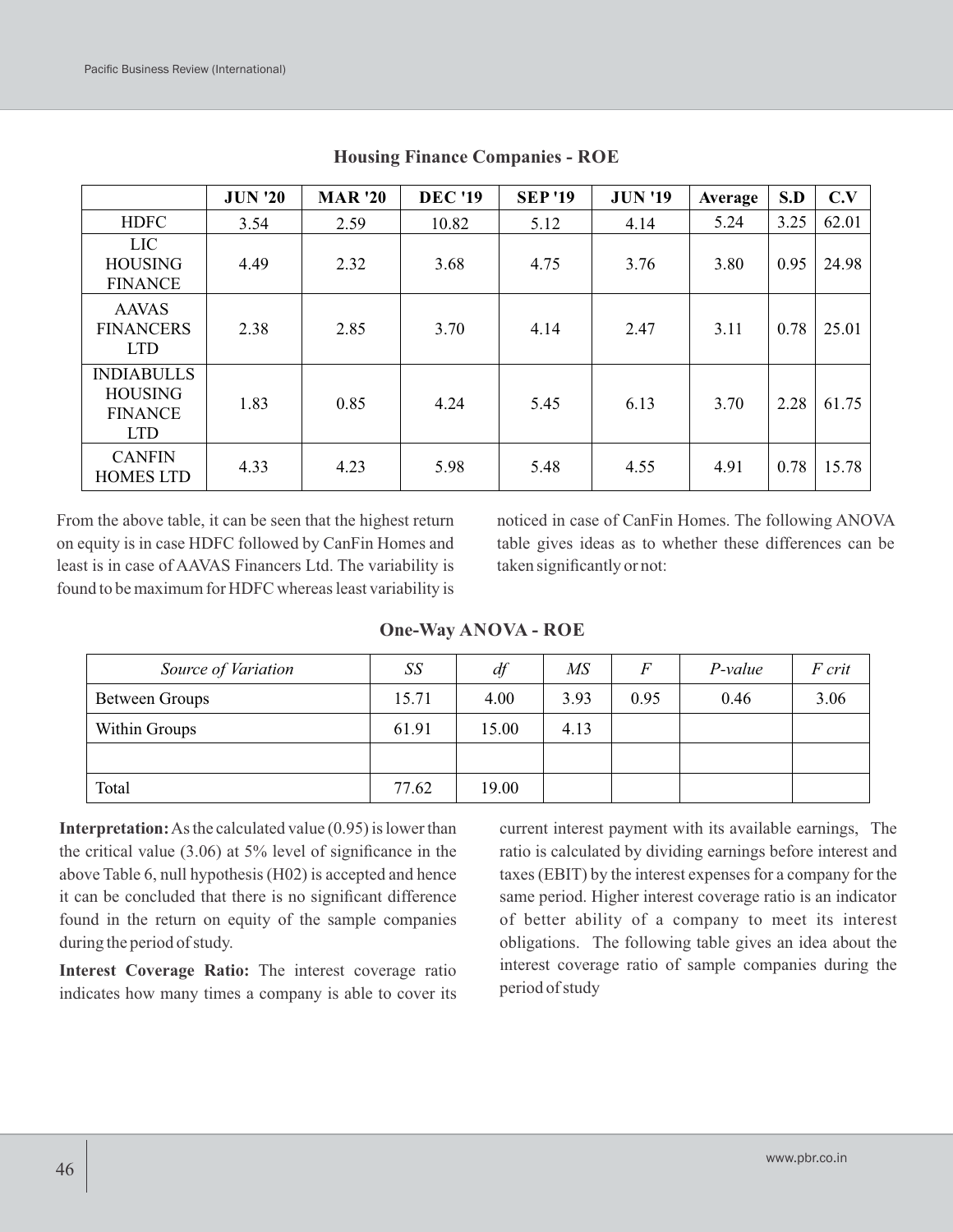|                                                           | <b>JUN '20</b> | <b>MAR</b> '20 | <b>DEC</b> '19 | <b>SEP</b> '19 | <b>JUN '19</b> | Average | S.D  | C.V   |
|-----------------------------------------------------------|----------------|----------------|----------------|----------------|----------------|---------|------|-------|
| <b>HDFC</b>                                               | 1.46           | 1.35           | 2.18           | 1.58           | 1.51           | 1.62    | 0.32 | 20.04 |
| LIC HOUSING<br><b>FINANCE</b>                             | 1.27           | 1.22           | 1.20           | 1.23           | 1.23           | 1.23    | 0.03 | 2.07  |
| <b>AAVAS</b><br><b>FINANCERS</b><br><b>LTD</b>            | 1.56           | 1.68           | 1.85           | 2.09           | 1.80           | 1.80    | 0.20 | 11.05 |
| <b>INDIABULLS</b><br><b>HOUSING</b><br><b>FINANCE LTD</b> | 1.19           | 1.04           | 1.30           | 1.34           | 1.47           | 1.27    | 0.16 | 12.62 |
| <b>CANFIN</b><br><b>HOMES LTD</b>                         | 1.38           | 1.35           | 1.43           | 1.39           | 1.37           | 1.38    | 0.03 | 1.99  |

**Housing Finance Companies - INTEREST COVERAGE RATIO**

The highest average interest coverage ratios are found in case of Aavas Fiannacers Ltd followed by HDFC and least was observed in case of LIC Housing Finance. The maximum deviation is observed in case of HDFC followed

by Indiabulls Housing Finance Ltd. Now whether these differences are significant or not can tested with the help of following one way ANOVAtable:

#### **One Way ANOVA - Interest Coverage Ratio**

| Source of Variation | SS   | df    | ΜS   |      | P-value | F crit |
|---------------------|------|-------|------|------|---------|--------|
| Between Groups      | 1.13 | 4.00  | 0.28 | 7.35 | 0.00    | 3.06   |
| Within Groups       | 0.58 | 15.00 | 0.04 |      |         |        |
|                     |      |       |      |      |         |        |
| Total               | .71  | 19.00 |      |      |         |        |

**Interpretation:** As the calculated value (7.35) is greater than the critical value (3.06) at 5% level of significance in the above Table 6, null hypothesis (H02) is rejected and hence it can be concluded that there is a significant difference found in the interest coverage ratio of the sample companies during the period of study. Thus, it can be claimed that sample companies have significant differences as far their ability to pay interest obligation on time is concerned. Aavas Financers Ltd and HDFC are found to have better interest paying capacity as compared to other housing financing companies.

**Earnings Per Share:** It refers to a value which describe profit per outstanding share of a company. EPS is calculated at by taking a company's quarterly or annual net income and dividing by the number of its shares of stock outstanding. The following table gives an idea about the earning per share of sample housing finance companies in India: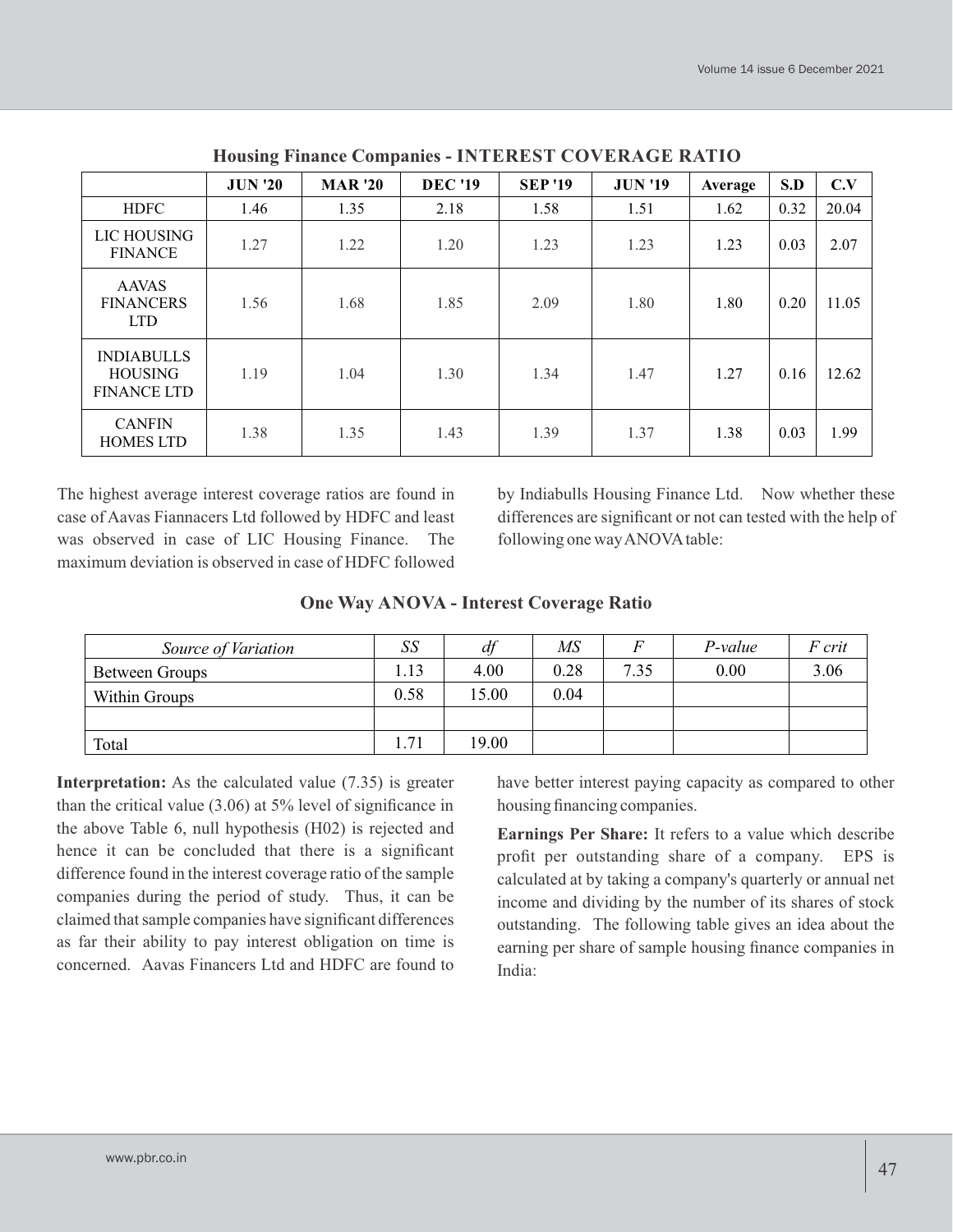|                                                                     | <b>JUN '20</b> | <b>MAR</b> '20 | <b>DEC</b> '19 | <b>SEP'19</b> | <b>JUN '19</b> | Average | S.D   | C.V   |
|---------------------------------------------------------------------|----------------|----------------|----------------|---------------|----------------|---------|-------|-------|
| <b>HDFC</b>                                                         | 17.62          | 12.86          | 48.51          | 22.94         | 18.6           | 24.11   | 14.10 | 58.51 |
| <b>LIC</b><br><b>HOUSING</b><br><b>FINANCE</b>                      | 16.2           | 8.35           | 11.84          | 15.3          | 12.1           | 12.76   | 3.12  | 24.48 |
| <b>AAVAS</b><br><b>FINANCERS</b><br><b>LTD</b>                      | 6.38           | 7.63           | 8.68           | 9.73          | 5.81           | 7.65    | 1.61  | 21.07 |
| <b>INDIABULLS</b><br><b>HOUSING</b><br><b>FINANCE</b><br><b>LTD</b> | 6.51           | 3.27           | 12.9           | 16.59         | 18.75          | 11.60   | 6.58  | 56.68 |
| <b>CANFIN</b><br><b>HOMES LTD</b>                                   | $\overline{7}$ | 6.83           | 8.01           | 7.33          | 6.08           | 7.05    | 0.71  | 10.01 |

**Housing Finance Companies - EPS**

In the above table, it can be seen that HDFC has highest average earning per share followed by Indiabulls Housing Finance Ltd whereas least was observed in case of CanFin Homes Ltd. The maximum variability of noticed in case of both HDFC and Indiabulls Housing Finance Ltd. Except LIC Housing Finance, all other companies have registered

lower EPS than average in post covid quarter i.e. June, 2020. Now whether these differences between EPS among sample companies can be taken significantly or not can be checked with the help of following one way ANOVAtable:-

| <b>Source of Variation</b> | SS      | df    | МS     |      | P-value | F crit |
|----------------------------|---------|-------|--------|------|---------|--------|
| Between Groups             | 895.18  | 4.00  | 223.79 | 3.66 | 0.03    | 3.06   |
| Within Groups              | 918.34  | 15.00 | 61.22  |      |         |        |
|                            |         |       |        |      |         |        |
| Total                      | 1813.51 | 19.00 |        |      |         |        |

**One Way ANOVA - Earning Per Share**

**Interpretation:** As the calculated value (3.66) is greater than the critical value (3.06) at 5% level of significance in the above Table, null hypothesis is rejected and hence it can be concluded that there is a significant difference found in the Earning per Share of the sample companies during the period of study. Thus, it can be claimed that sample companies have significant differences in their earning per share. HDFC is found to have better earning per share as compared to other housing financing companies.

**Growth Rate in Quarter end stock prices:** Stock prices of the sample companies starting from March end, 2019 to June end, 2020 is collected from NSE website and growth rate is calculated for each quarter as below: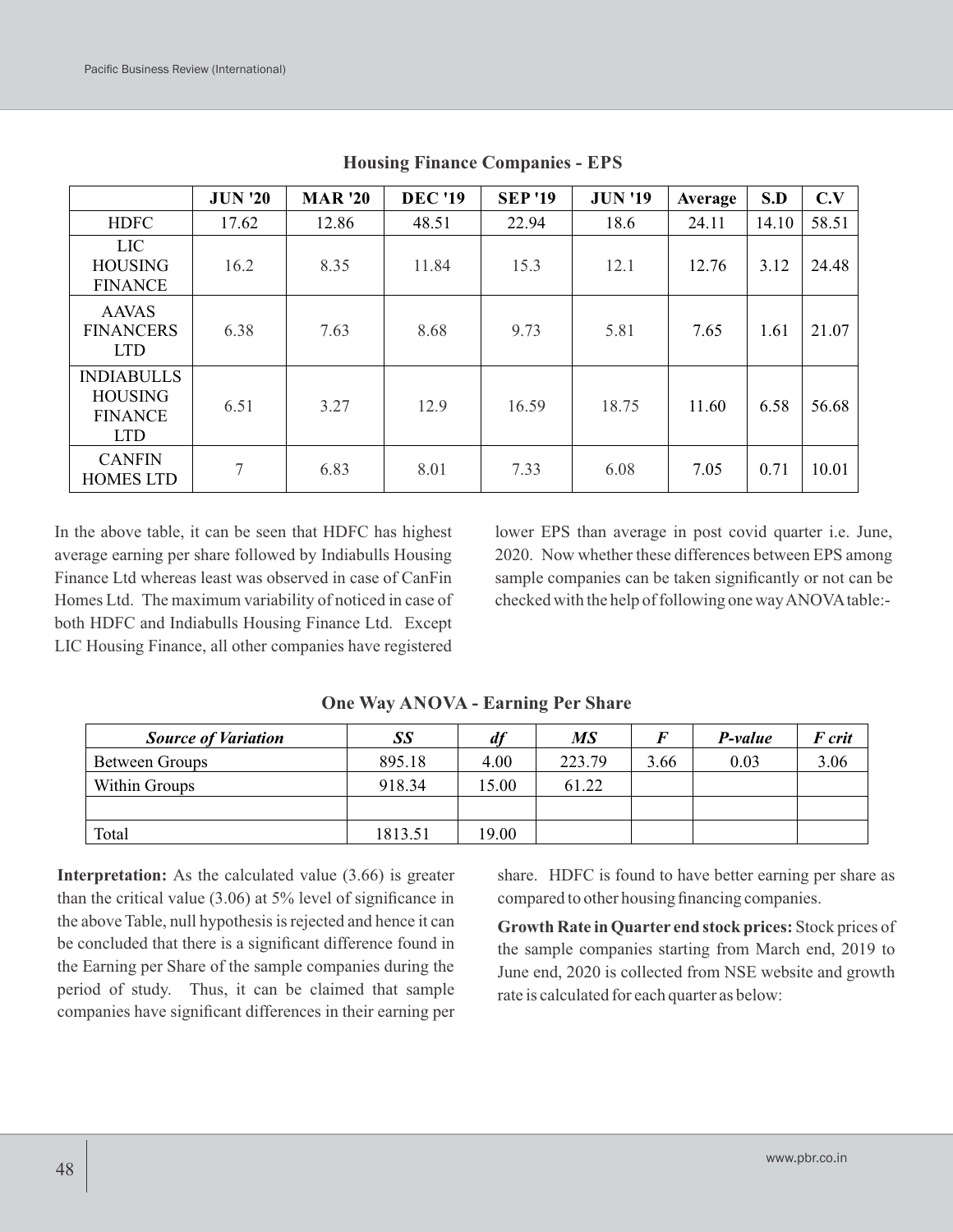|                                                           | <b>JUN '20</b> | <b>MAR</b> '20 | <b>DEC</b><br>'19 | <b>SEP</b> '19 | <b>JUN '19</b> | Average | S.D   | C.V        |
|-----------------------------------------------------------|----------------|----------------|-------------------|----------------|----------------|---------|-------|------------|
| <b>HDFC</b>                                               | 12.57          | 0.00           | $-21.16$          | $-9.81$        | 11.37          | $-1.41$ | 14.33 | $-1019.56$ |
| LIC HOUSING<br><b>FINANCE</b>                             | 12.64          | $-45.80$       | 15.27             | $-32.17$       | 4.33           | $-9.15$ | 27.96 | $-305.67$  |
| <b>AAVAS</b><br><b>FINANCERS</b><br><b>LTD</b>            | 12.65          | $-39.99$       | 24.12             | 6.46           | 29.72          | 6.59    | 27.61 | 418.84     |
| <b>INDIABULLS</b><br><b>HOUSING</b><br><b>FINANCE LTD</b> | 114.11         | $-69.11$       | 22.39             | $-57.89$       | $-29.19$       | $-3.94$ | 74.87 | $-1901.05$ |
| <b>CANFIN</b><br><b>HOMES LTD</b>                         | 21.07          | $-29.00$       | $-0.05$           | 10.32          | 2.18           | 0.90    | 18.66 | 2064.26    |

**Housing Finance Companies –Growth Rate in Quarter End Stock Prices**

From the above table it can be seed that average growth rate in stock price is negative for all the sample companies except Aavas financers Ltd and CanFin Homes Ltd which managed to an average growth of 6.59% and 0.9% over the study time. LIC housing finance registered least growth rates followed by Indiabulls housing finance. Highest fluctuation is observed in the growth rate of Indiabulls Housing Finance Ltd followed by LIC Housing Finance. Now whether these difference in growth rate of stock prices are significant or not can be seen with the help of following One-Way Anova Table:

| <b>One-Way ANOVA - Growth Rate in Quarterly Stock Prices</b> |  |
|--------------------------------------------------------------|--|
|--------------------------------------------------------------|--|

| Source of Variation | SS       | df    | MS      |      | P-value | F crit |
|---------------------|----------|-------|---------|------|---------|--------|
| Between Groups      | 17161.59 | 4.00  | 4290.40 | 4.76 | 0.01    | 3.06   |
| Within Groups       | 13507.89 | 15.00 | 900.53  |      |         |        |
| Total               | 30669.48 | 19.00 |         |      |         |        |

**Interpretation:** As the calculated value  $(4.76)$  is greater than the critical value (3.06) at 5% level of significance in the above Table, null hypothesis is rejected and hence it can be concluded that there is a significant difference found in the quarterly growth of stock prices of the sample companies during the period of study. Thus, it can be claimed that stock prices of Aavas financers Ltd has registered a significant growth compared to other sample companies whereas stock prices of LIC Housing finance has fallen significantly.

# **Findings**

The statistical analysis of the sample companies shows the significant difference in their performance. Net Revenues of the sample companies were found to differ significantly and lot of fluctuation of notices during the period of study. HDFC, being the largest company among the sample companies, had highest average revenue during the period of study with huge variability. On the other hand, LIC Housing Finance Ltd and CanFin Homes Ltd lad least variability in return during the last five quarter. Net profit margin of sample companies also found to vary significantly among the sample companies. The highest net profit margin was significantly higher in case of HDFC followed by Aavas Fianncers Ltd and significantly lower in case of LIC Housing finance and Indiabulls Housing Finance Ltd. Both HDFC and LIC Housing finance has highest variability in their net prorfit margin. When it comes to return on equity, It is HDFC and CanFin Homes Ltd which had higher returns values compared to other